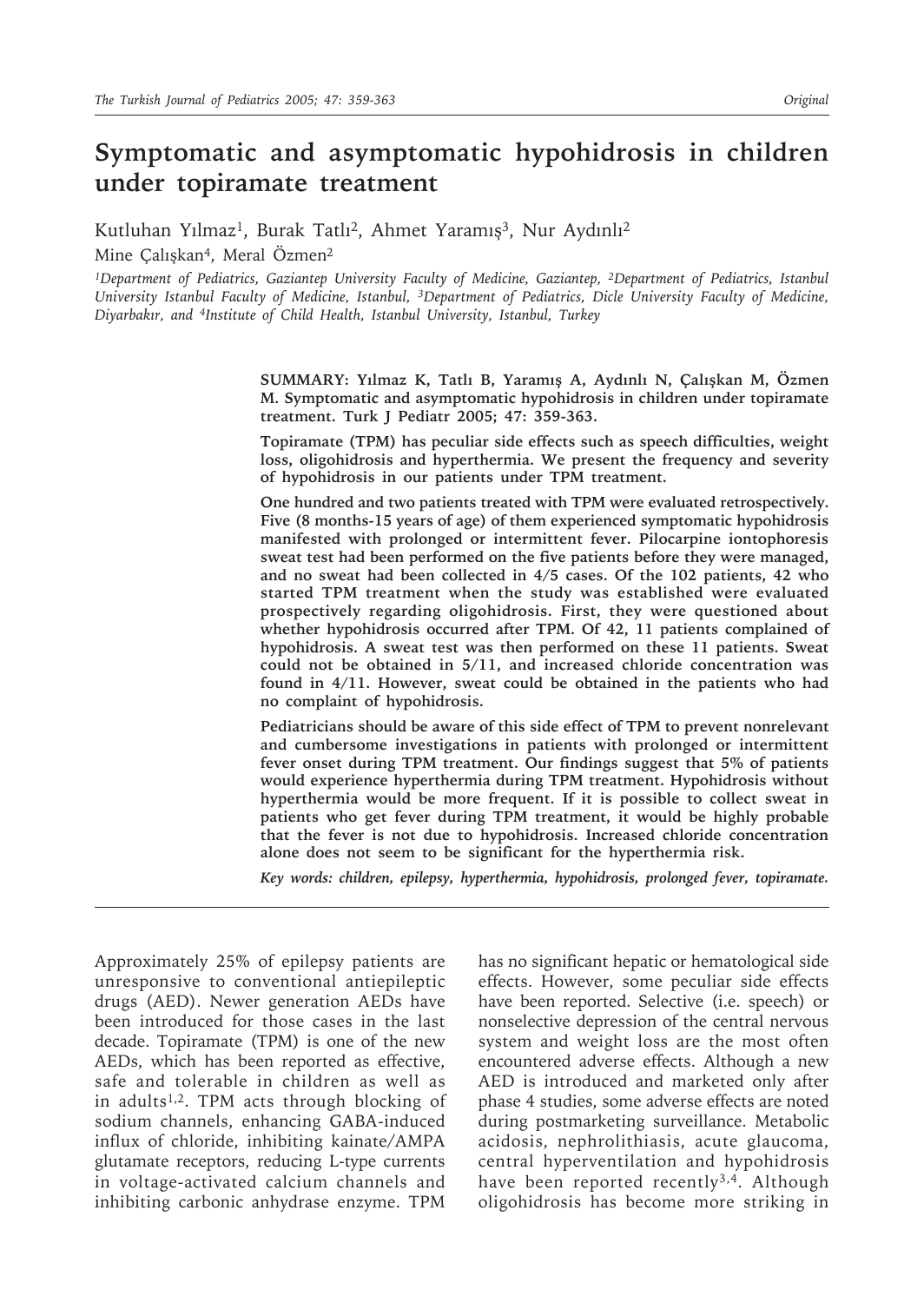TPM treatment<sup>5-7</sup>, the patients reported in the literature are limited in number. Herein, we present the frequency and severity of hypohidrosis in our pediatric epilepsy patients under TPM treatment.

### **Material and Methods**

One hundred and two patients who had been given TPM as add-on therapy in effective doses (3.4-12 mg/kg/d) were evaluated retrospectively. The cases who had experienced recurrent febrile episodes or heat intolerance manifestations (flushing, dry skin, and irritability in a hot environment or during a physical activity) were accepted as cases with symptomatic hypohidrosis. Of the 102 patients, 42 started TPM treatment during the study, and were evaluated prospectively. They were first questioned regarding asymptomatic hypohidrosis onset after TPM treatment. The patients who had the complaint of hypohidrosis and no hyperthermia were accepted as patients with subjective hypohidrosis. Second, pilocarpine iontophoresis sweat test (3100 Sweat conductivity analyzer, Wescor Company, USA) was performed in all patients who had the complaint of hypohidrosis. Sweat test was also performed in a group of patients selected from the cases without the complaint of hypohidrosis, who were age- and sex- matched to the patients with complaint of hypohidrosis. Sweat test had been performed in all patients with hyperthermia (symptomatic hypohidrosis) before they were managed, and the results of those tests were also considered. The patients were accepted to have objective hypohidrosis (either symptomatic or asymptomatic objective hypohidrosis in accordance with hyperthermia presence) if sweat could not be collected on sweat test. A second sweat test was also performed to verify objective hypohidrosis in such cases.

#### **Results**

Of the 102 patients (age: 4 months-18 years; mean: 7.3 years), five patients had experienced either prolonged fever or intermittent hyperthermia, heat intolerance and dry flushed skin after physical activity due to hypohidrosis, and these were accepted to have symptomatic hypohidrosis. Their clinical features and sweat test results are summarized in Table I. Of the 42 patients who were evaluated prospectively about asymptomatic hypohidrosis, 11 patients

|                                                                            |                                         |                 |                                 |                | Table I. Features of the Symptomatic Cases |                        |                                                                                                                                           |
|----------------------------------------------------------------------------|-----------------------------------------|-----------------|---------------------------------|----------------|--------------------------------------------|------------------------|-------------------------------------------------------------------------------------------------------------------------------------------|
|                                                                            |                                         |                 |                                 | Dose           |                                            | Sweat                  |                                                                                                                                           |
| Case Age-Sex                                                               | Diagnosis                               | <b>AED</b>      | TPM efficacy (mg/kg/d) Symptoms |                |                                            |                        | test Prognosis                                                                                                                            |
| 8 months,                                                                  | Symptomatic West<br>syndrome            | TPM+VGB         | ž                               | $\overline{2}$ | Prolonged fever and<br>anhidrosis          | λo<br>Σ<br>sweat       | After TPM was stopped, body temperature, hidrosis and<br>sweat test returned to normal                                                    |
| 12 months,                                                                 | Symptomatic West<br>syndrome            | TPM+VGB         | ż                               |                | Prolonged fever and<br>anhidrosis          | Σo<br>sweat            | After TPM was stopped, body temperature, hidrosis and<br>sweat test returned to normal                                                    |
| 6 years,                                                                   | Landau-Kleffner<br>syndrome             | TPM+VPA         | Complete                        |                | Febrile episodes and<br>hypohidrosis       | λo<br>Σ<br>sweat       | Asymptomatic after keeping the child away from hot<br>environments and excessive exercise                                                 |
| 10 years,                                                                  | Symptomatic complex<br>partial epilepsy | TPM+CBZ+<br>VPA | $(50 - 100\%)$<br>Partial       |                | Febrile episodes and<br>hypohidrosis       | mEq/L<br>77            | After TPM was decreased to 4.3 mg/kg/d, episodes of<br>hyperthermia disappeared, and sweat test decreased to<br>65 and later to 34 mEq/L. |
| 15 years,                                                                  | Cryptogenic complex<br>partial epilepsy | TPM+CBZ         | $(50 - 100\%)$<br>Partial       | 6.5            | Febrile episodes and<br>hypohidrosis       | $\frac{1}{2}$<br>sweat | Asymptomatic after keeping the child away from<br>environmental hyperthermia and excessive exercise                                       |
| AED: Antiepileptic drug.<br>CBZ: Carbamazepine.<br><b>TPM:</b> Topiramate. |                                         |                 |                                 |                |                                            |                        |                                                                                                                                           |

Table I. Features of the Symptomatic Cases

VPA : Valproate. VGB : Vigabatrin.

VPA : Valproate.<br>VGB : Vigabatrin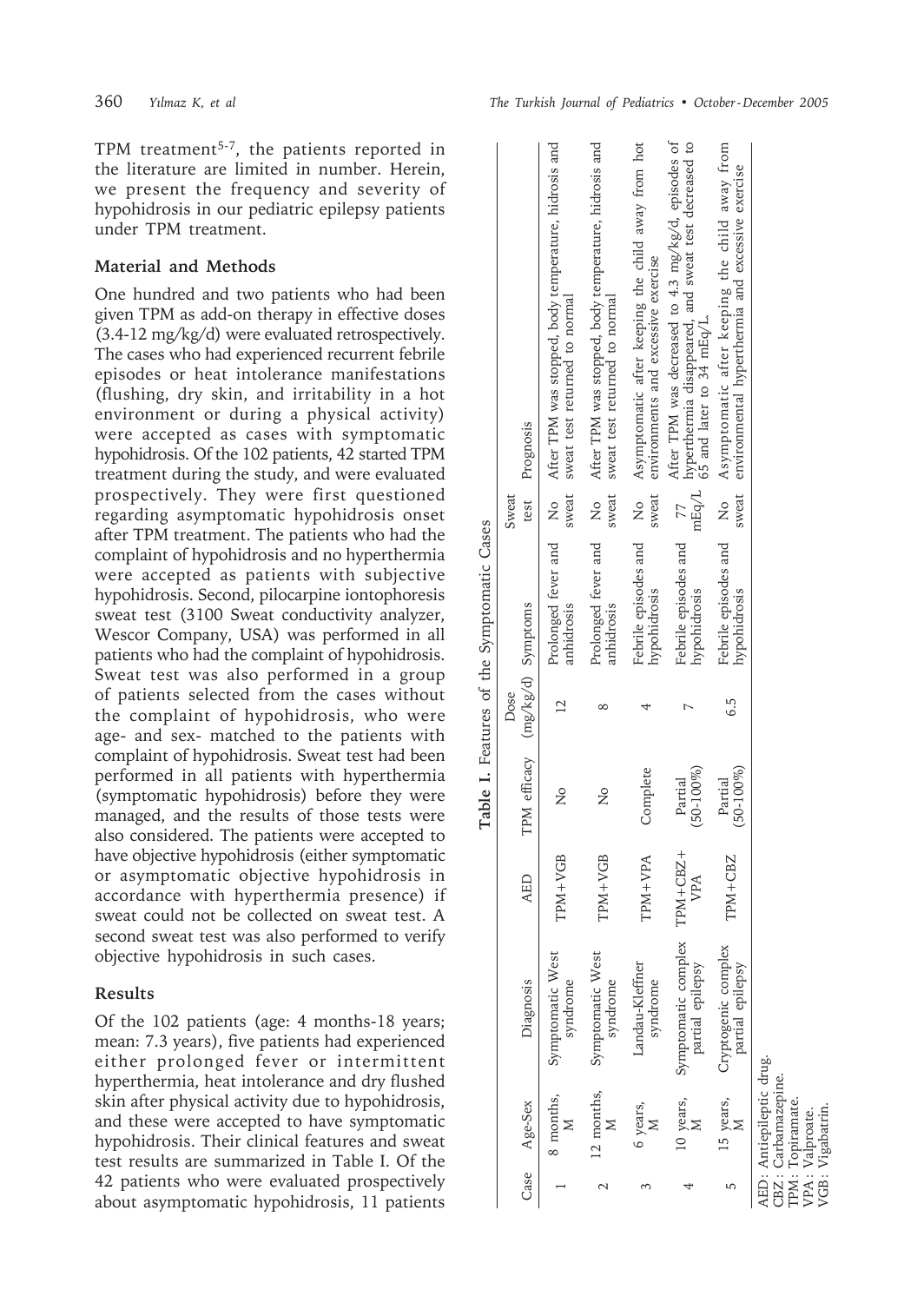expressed, on direct questioning, that they had begun to sweat less after TPM treatment (i.e., asymptomatic subjective hypohidrosis); 31 had no complaint of hypohidrosis. Regarding the sweat test results, sweat could not be collected to measure chloride concentration in five of the 11 patients. However, sweat could be obtained in the entire group that consisted of 11 patients selected from the 31 patients who did not complaint of hypohidrosis. Table II summarizes the findings.

## **Discussion**

Sweating is essential for regulation of body temperature in hot environments and during physical activity. Sweat is mainly produced by skin eccrine glands. An increase in core body temperature is sensed by the anterior hypothalamic preoptic nucleus, which fires sympathetic nerve fibers of sweat glands. The eccrine glands are innervated by the postganglionic C-type nonmyelinated fibers. Although acetylcholine, as opposed to the ordinary sympathetic innervation, is the principal neurotransmitter, some other chemicals such as vasoactive intestinal peptide, histidine, and atrial natriuretic peptide are also important8.

Seventeen patients with fever secondary to hypohidrosis during TPM treatment have been reported in children to date<sup>5-7</sup>. The characteristic features observed in those cases<sup>5-7</sup> and in our patients could be summarized as follows: Manifestation of hypohidrosis varies from recurrent episodes of hyperthermia in certain conditions to persistent fever. It seems that younger children are more likely to suffer prolonged fever rather than intermittent hyperthermia. Children are inclined to be symptomatic in comparison with adults; adult cases have been reported only rarely<sup>9</sup>. The onset time is likely to be related to length of time until effective doses are reached. It is not clear whether rapid dose escalation might give rise to earlier onset of hypohidrosis. Hypohidrosis is reversible. Decreasing TPM dose relieves the symptoms. However, it might be necessary to stop TPM treatment. Increased physical activity, high ambient temperature and hot seasons have been noted as predisposing factors. Avoidance of those factors by the patients might be sufficient in some cases. TPM was used as add-on therapy in most of the reported patients. Because various AEDs

|                                                                 |              |          | Sweat test (n)                      |                                  |
|-----------------------------------------------------------------|--------------|----------|-------------------------------------|----------------------------------|
| Squore                                                          | Patients (n) | No sweat | Increased chloride<br>concentration | Normal chloride<br>concentration |
| Patients evaluated retrospectively for symptomatic hypohidrosis |              |          |                                     |                                  |
| · Cases with symptomatic hypohidrosis                           | 5(5%)        |          |                                     |                                  |
| Patients evaluated prospectively for asymptomatic hypohidrosis  |              |          |                                     |                                  |
| · Cases with hypohidrosis complaint                             | 11 (26.1%)   |          |                                     |                                  |
| Control group (*)                                               |              |          |                                     |                                  |

| 5<br>5<br>5<br>5<br>$\overline{\mathcal{L}}$ |
|----------------------------------------------|
| $\frac{1}{2}$<br>J                           |
|                                              |
| $\frac{4}{3}$<br>j<br>í                      |
| )<br>)<br>)<br>Ç                             |
| てらく<br>į                                     |
| I<br>ı<br>$10.44$ 0.00<br>ı<br>ļ<br>I        |
| $\ddot{\tilde{c}}$                           |
| is an exer                                   |
| )<br>)<br>i                                  |
| ì<br>I                                       |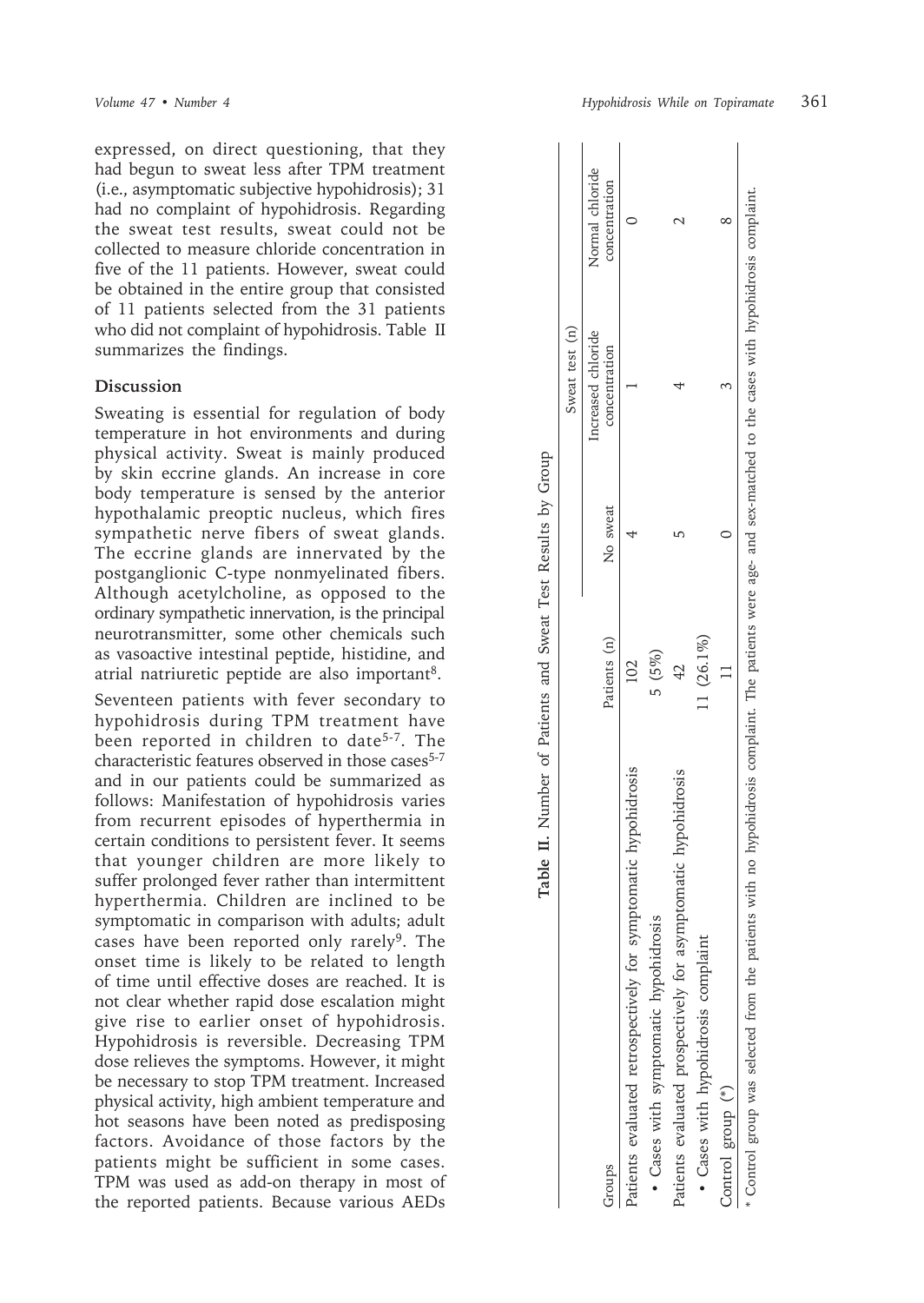were used in addition to TPM, it is not clear whether any other AED is also a predisposing factor. It would be reasonable to be cautious in combining TPM with zonisamide since the latter may also cause hypohidrosis<sup>10</sup>. Finally, hypohidrosis may also occur in patients whose seizures do not respond to TPM therapy (Cases 1 and 2).

How TPM causes hypohidrosis has not yet been clarified. TPM might cause a blockade in nerves innervating eccrine glands. However, no such effect of TPM has been demonstrated. TPM might affect electrolyte channels or transporters involved in sweat glands as well as in neurons, but it is not known whether the sodium channels in sweat glands are structurally similar to the neuronal channels. The most likely mechanism is related to the carbonic anhydrase enzymes. Carbonic anhydrase enzymes I and II have been demonstrated in normal sweat glands. TPM has an inhibitory effect on some carbonic anhydrase isoenzymes (II and IV)<sup>11</sup>. Furthermore, metabolic acidosis and nephrolithiasis are likely to be related to inhibition of carbonic anhydrase. Interestingly, zonisamide, which inhibits the carbonic anhydrase enzyme, also has similar side effects. On the other hand, what determines the severity of hypohidrosis is not known at present. The fact that most symptomatic patients were younger may suggest that possible compensation mechanisms such as upregulation work less in children in comparison with adults. In addition, genetic polymorphism may exist in carbonic anhydrase isoenzymes, which has not been studied to date.

Incidence of hypohidrosis and fever has not been documented well. Asymptomatic hypohidrosis may be overlooked. In our study, symptomatic hyperthermia secondary to severe hypohidrosis occurred in 5% of all patients. In addition, 26.1% of the patients had complaint of hypohidrosis without hyperthermia. Sweat test showed that 45.5% of the patients with the complaint of hypohidrosis had significant hypohidrosis even though they had no hyperthermia. Should milder hypohidrosis be considered, oligohidrosis would be more frequent. Ben-Zeev et al.7 showed subnormal sweat production in nine (64%) out of 14 patients. Four patients (28.5%) had hyperthermia and heat intolerance.

We did not measure sweat production quantitatively. Our objective was to discover the benefit of the standard sweat test. Our findings suggest that if it is possible to obtain sweat in patients who get fever during TPM treatment, it would be highly probable that fever is not due to hypohidrosis, and any other reason should be considered. Because sweat could not be obtained in some of our patients without hyperthermia, lack of sweating during the sweat test does not seem to be significant for predicting the patients who will get fever due to hypohidrosis. Sweat test would not be normal in most of the patients with hypohidrosis. Increased chloride concentration alone does not seem to be significant for either severity of hypohidrosis or the risk of hyperthermia.

Awareness of a novel side effect of a new drug can prevent nonrelevant and cumbersome investigations, and avoids its use in patients identified to be at special risk. Pediatricians should consider this side effect of TPM for the correct management of patients with persistent or intermittent fever. Parents of patients who are prescribed TPM should be advised to be watchful for possible decrease in sweating and fever. Younger children and patients who have the complaint of hypohidrosis should be followed more carefully and should be advised to avoid hot environments and excessive physical activity, especially in hot seasons. In symptomatic cases, TPM should be decreased or, if necessary, ceased.

#### **REFERENCES**

- 1. Levisohn PM. Safety and tolerability of topiramate in children. J Child Neurol 2000; 15: S22-S26.
- 2. Mikaeloff Y, de Saint-Martin A, Mancini J, et al. Topiramate: efficacy and tolerability in children according to epilepsy syndromes. Epilepsy Res 2003; 53: 225-232.
- 3. Takeoka M, Holmes GL, Thiele E, et al. Topiramate and metabolic acidosis in pediatric epilepsy. Epilepsia 2001; 42: 387-392.
- 4. Sankar PS, Pasquale LR, Grosskreutz CL. Uveal effusion and secondary angle-closure glaucoma associated with topiramate use. Arch Ophthalmol 2001; 119: 1210-1211.
- 5. Arcas J, Ferrer T, Roche MC, Martinez-Bermejo A, Lopez-Martin V. Hypohidrosis related to the administration of topiramate to children. Epilepsia 2001; 42: 1363-1365.
- 6. Nieto-Barrera M, Nieto-Jimenez M, Candau R, Ruiz del Portal L. Anhidrosis and hyperthermia associated with treatment with topiramate (Abstract). Rev Neurol 2002; 34: 114-116.